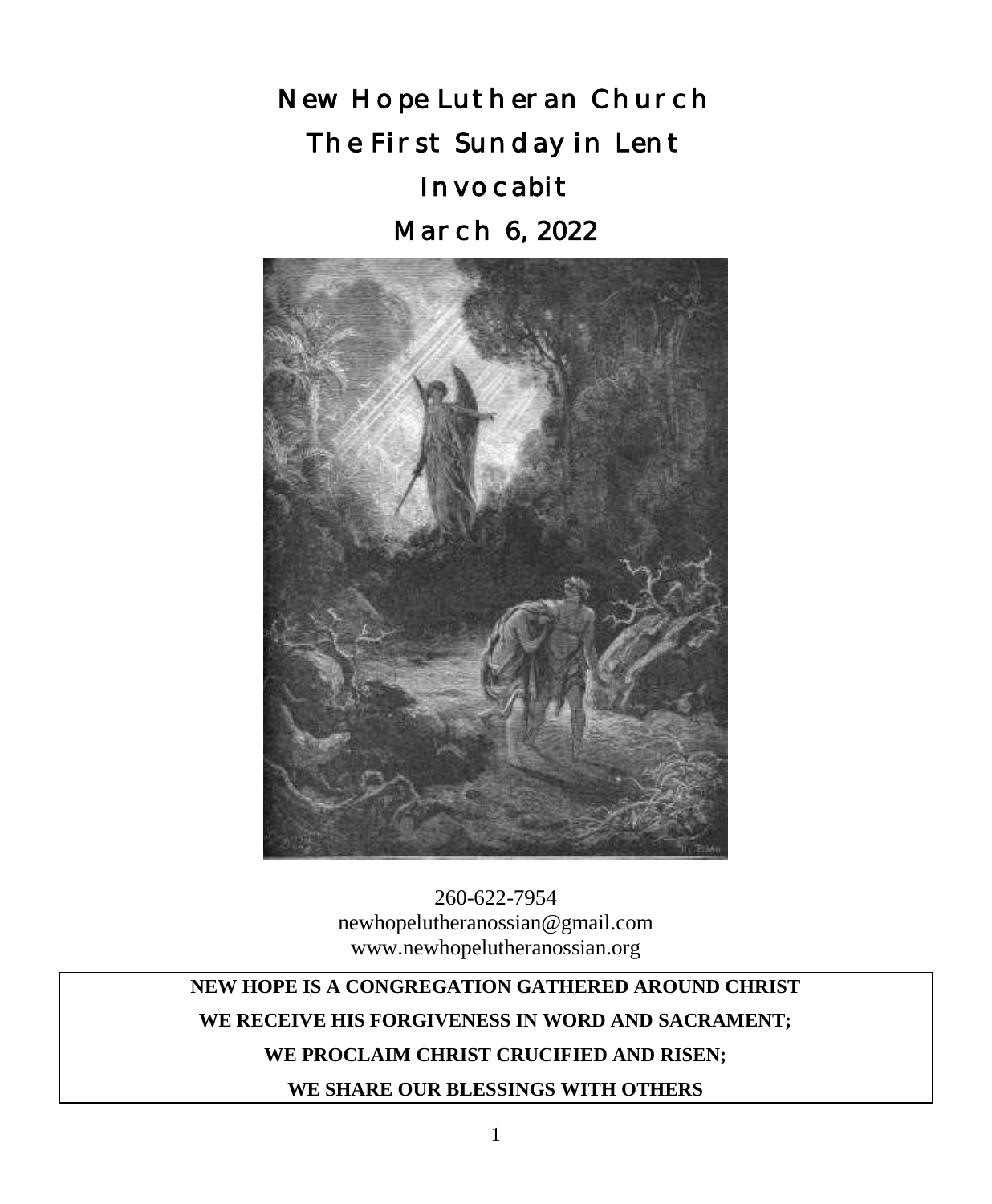# Wel come!

*We're glad you've joined us as we gather to receive God's gifts of forgiveness, life, and salvation. To prepare for the Divine Service, you are encouraged to pray the prayers inside the front cover of your hymnal. As you prepare for communion, please read the statement on page 9.*

# Confession and Absolution

*Stand*

**Hymn of Invocation: 505 Triune God, Be Thou Our Stay** *sts. 1–3 (using the words in italics and the special ending for the season of Lent)*

*The sign of the cross may be made by all in remembrance of their Baptism.*

- **P** In the name of the Father and of the  $\pm$  Son and of the Holy Spirit.
- C **Amen.**
- $\boxed{\mathbf{P}}$  If we say we have no sin, we deceive ourselves, and the truth is not in us.
- C **But if we confess our sins, God, who is faithful and just, will forgive our sins and cleanse us from all unrighteousness.**

*Silence for reflection on God's Word and for self-examination.*

- P Let us then confess our sins to God our Father.
- C **Most merciful God, we confess that we are by nature sinful and unclean. We have sinned against You in thought, word, and deed, by what we have done and by what we have left undone. We have not loved You with our whole heart; we have not loved our neighbors as ourselves. We justly deserve Your present and eternal punishment. For the sake of Your Son, Jesus Christ, have mercy on us. Forgive us, renew us, and lead us, so that we may delight in Your will and walk in Your ways to the glory of Your holy name. Amen.**
- P Almighty God in His mercy has given His Son to die for you and for His sake forgives you all your sins. As a called and ordained servant of Christ, and by His authority, I therefore forgive you all your sins in the name of the Father and of the  $\pm$  Son and of the Holy Spirit.
- C **Amen.**

# Service of the Word



When he calls to me, I will | answer him;\* I will rescue him and | honor him.

**Introit** *(Congregation sings text in bold.) Psalm 91:1–2, 9–10, 13; antiphon: vv. 15a, c, 16*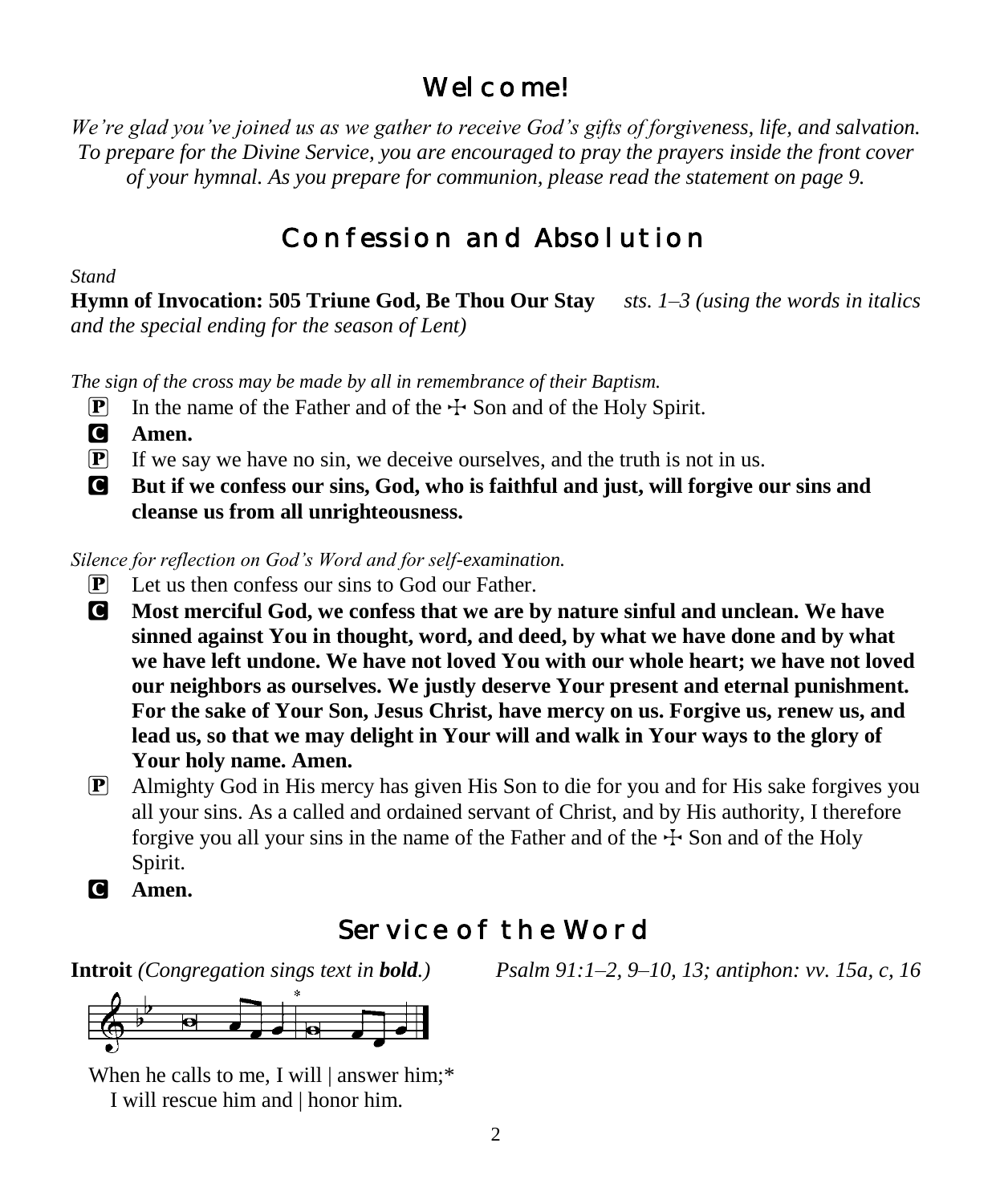**With long life I will sat- | isfy him\* and show him my sal- | vation.** He who dwells in the shelter of the  $\vert$  Most High<sup>\*</sup> will abide in the shadow of the Al- | mighty. **I will say to the LORD, "My refuge and my | fortress,\* my God, in | whom I trust."** Because you have made the LORD your | dwelling place—\* the Most High, who is my | refuge **no evil shall be allowed to be- | fall you,\* no plague come | near your tent.** You will tread on the lion and the | adder;\* the young lion and the serpent you will trample | underfoot. **Glory be to the Father and | to the Son**\* **and to the Holy | Spirit; as it was in the be- | ginning,**\* **is now, and will be forever. | Amen.** When he calls to me, I will | answer him;\* I will rescue him and | honor him. With long life I will sat- | isfy him\* and show him my sal- | vation.

 $\overline{A}$  In peace let us pray to the Lord.







A For the peace of the whole world, for the well-being of the Church of God, and for the unity of all let us pray to the Lord.



**Kyrie** *LSB 152*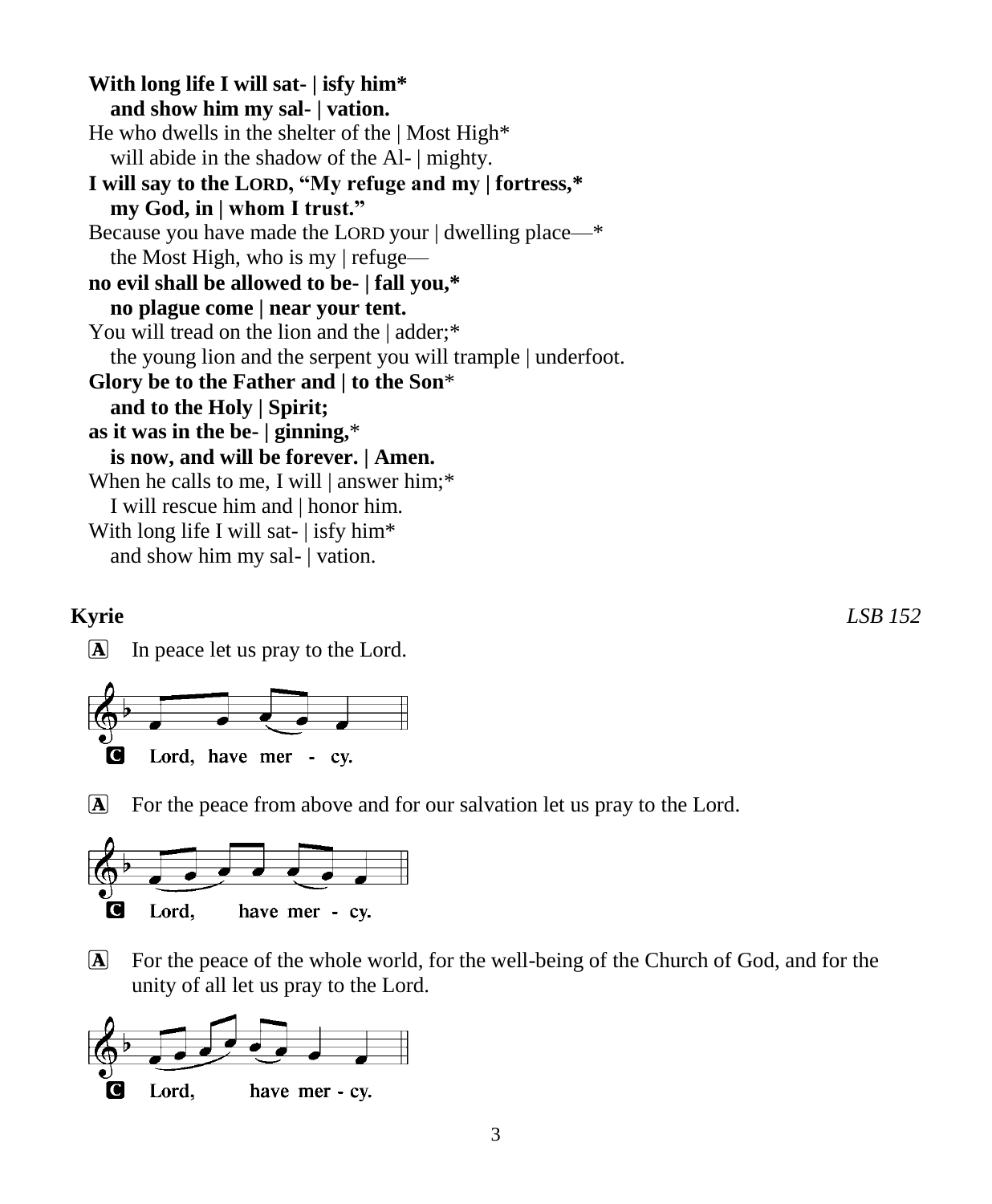A For this holy house and for all who offer here their worship and praise let us pray to the Lord.



A Help, save, comfort, and defend us, gracious Lord.



#### **Salutation and Collect of the Day**

 $\mathbf{P}$  The Lord be with you.



 $\mathbf{P}$  Let us pray.

O Lord God, You led Your ancient people through the wilderness and brought them to the promised land. Guide the people of Your Church that following our Savior we may walk through the wilderness of this world toward the glory of the world to come; through Jesus Christ, Your Son, our Lord, who lives and reigns with You and the Holy Spirit, one God, now and forever.



#### *Sit*

#### **Old Testament Reading** *Genesis 3:1–21*

<sup>1</sup>Now the serpent was more crafty than any other beast of the field that the LORD God had made.

He said to the woman, "Did God actually say, 'You shall not eat of any tree in the garden'?" <sup>2</sup>And the woman said to the serpent, "We may eat of the fruit of the trees in the garden, <sup>3</sup>but God said, 'You shall not eat of the fruit of the tree that is in the midst of the garden, neither shall you touch it, lest you die.'" <sup>4</sup>But the serpent said to the woman, "You will not surely die. 5For God knows that when you eat of it your eyes will be opened, and you will be like God,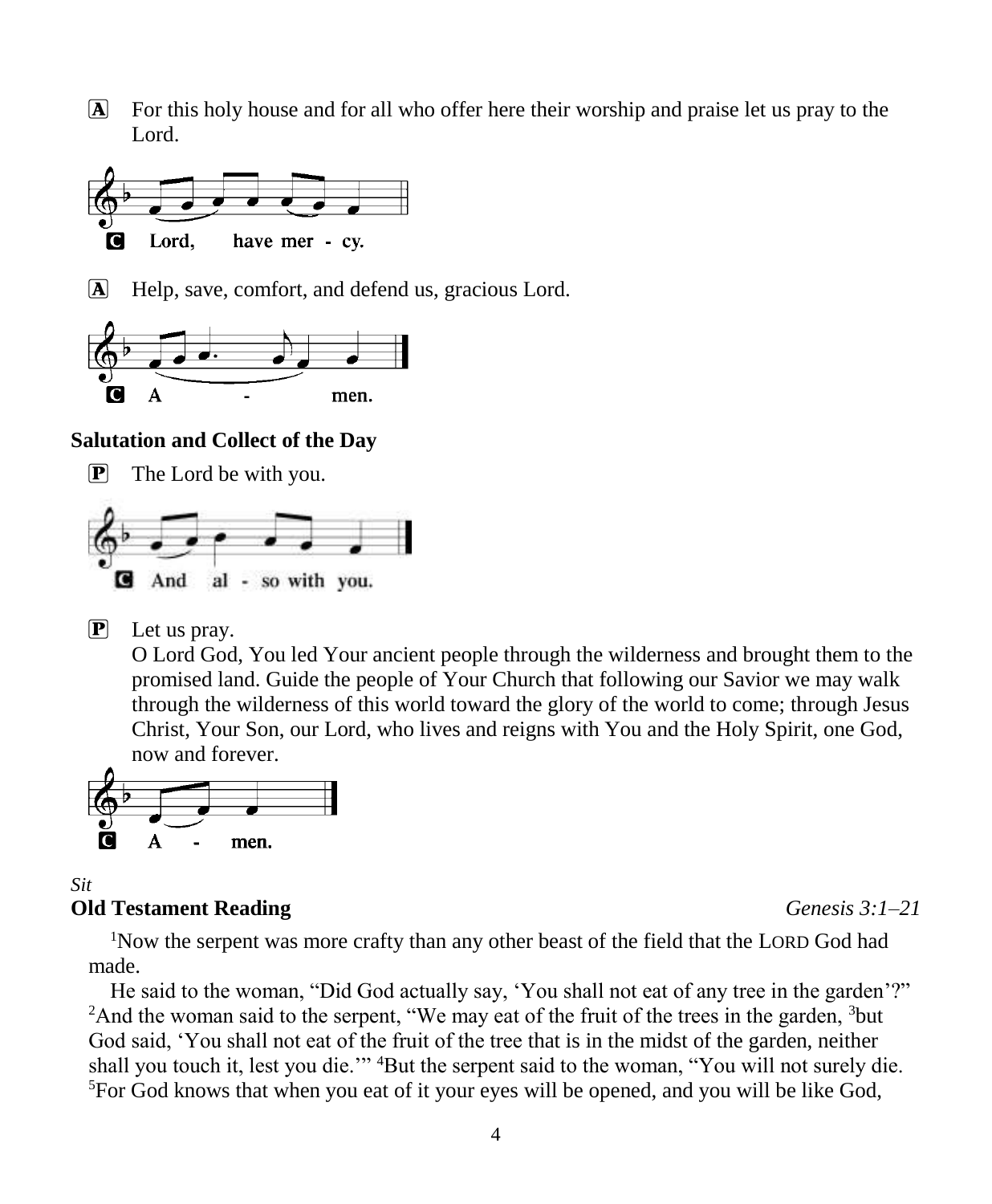knowing good and evil." <sup>6</sup>So when the woman saw that the tree was good for food, and that it was a delight to the eyes, and that the tree was to be desired to make one wise, she took of its fruit and ate, and she also gave some to her husband who was with her, and he ate. <sup>7</sup>Then the eyes of both were opened, and they knew that they were naked. And they sewed fig leaves together and made themselves loincloths.

<sup>8</sup>And they heard the sound of the LORD God walking in the garden in the cool of the day, and the man and his wife hid themselves from the presence of the LORD God among the trees of the garden. <sup>9</sup>But the LORD God called to the man and said to him, "Where are you?" <sup>10</sup>And he said, "I heard the sound of you in the garden, and I was afraid, because I was naked, and I hid myself." <sup>11</sup>He said, "Who told you that you were naked? Have you eaten of the tree of which I commanded you not to eat?" <sup>12</sup>The man said, "The woman whom you gave to be with me, she gave me fruit of the tree, and I ate." <sup>13</sup>Then the LORD God said to the woman, "What is this that you have done?" The woman said, "The serpent deceived me, and I ate."

<sup>14</sup>The LORD God said to the serpent,

"Because you have done this, cursed are you above all livestock and above all beasts of the field;

on your belly you shall go,

and dust you shall eat

all the days of your life.

<sup>15</sup>I will put enmity between you and the woman,

and between your offspring and her offspring;

he shall bruise your head,

and you shall bruise his heel."

 $16T<sub>O</sub>$  the woman he said,

"I will surely multiply your pain in childbearing; in pain you shall bring forth children.

Your desire shall be for your husband, and he shall rule over you."

<sup>17</sup>And to Adam he said,

"Because you have listened to the voice of your wife and have eaten of the tree of which I commanded you, 'You shall not eat of it,' cursed is the ground because of you; in pain you shall eat of it all the days of your life;  $18$ <sup>18</sup>thorns and thistles it shall bring forth for you; and you shall eat the plants of the field. <sup>19</sup>By the sweat of your face you shall eat bread,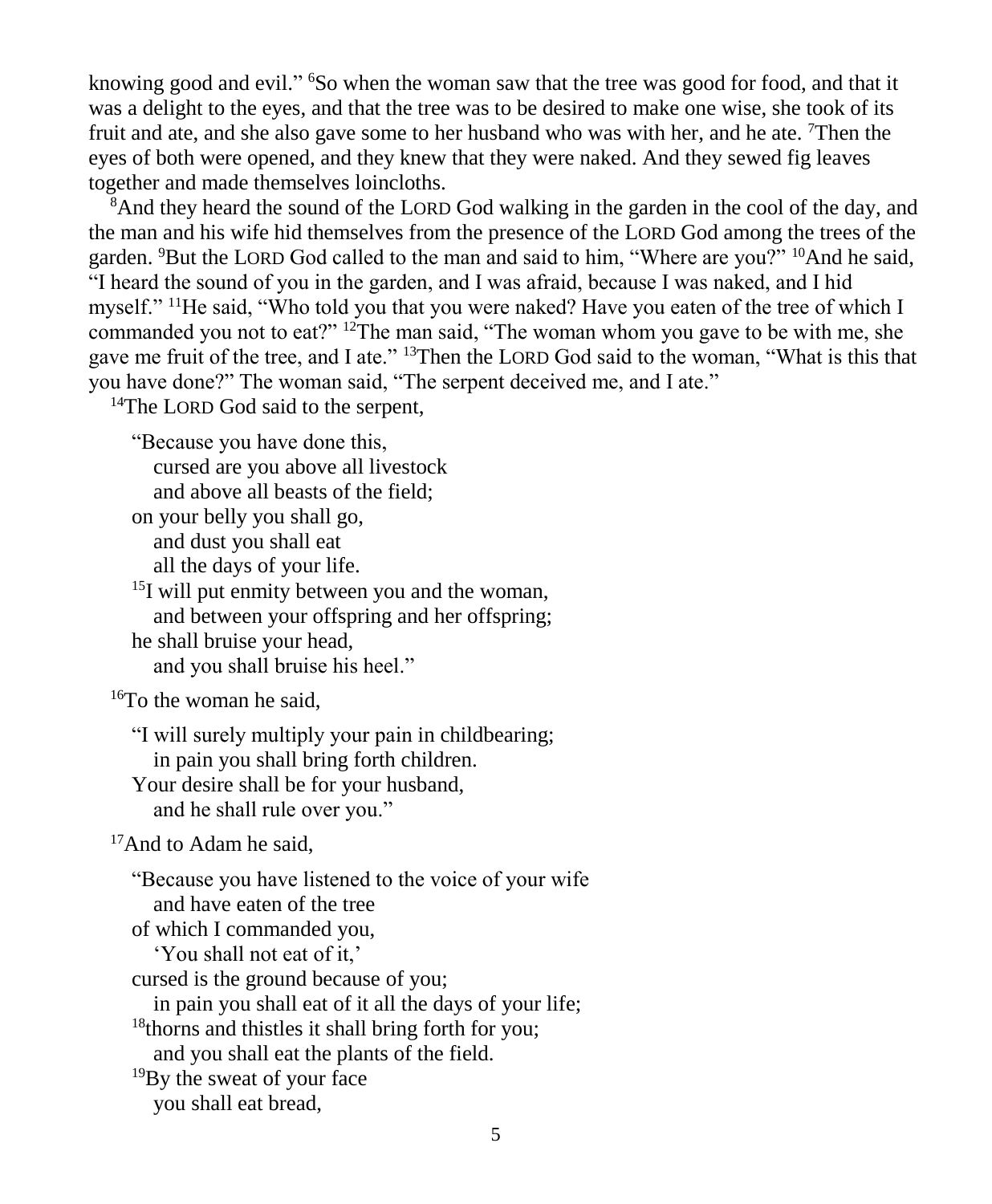till you return to the ground, for out of it you were taken; for you are dust, and to dust you shall return."

<sup>20</sup>The man called his wife's name Eve, because she was the mother of all living. <sup>21</sup>And the LORD God made for Adam and for his wife garments of skins and clothed them.

 $\overline{A}$  This is the Word of the Lord.

C **Thanks be to God.**

**Gradual** *(Congregation sings text in bold.) Psalm 91:11–12*



He will command his angels con- | cerning you\* to guard you in | all your ways.

**On their hands they will | bear you up,\* lest you strike your foot a- | gainst a stone.**

**Epistle** *Hebrews 4:14–16*

<sup>14</sup>Since then we have a great high priest who has passed through the heavens, Jesus, the Son of God, let us hold fast our confession. <sup>15</sup>For we do not have a high priest who is unable to sympathize with our weaknesses, but one who in every respect has been tempted as we are, yet without sin. <sup>16</sup>Let us then with confidence draw near to the throne of grace, that we may receive mercy and find grace to help in time of need.

- A This is the Word of the Lord.
- C **Thanks be to God.**

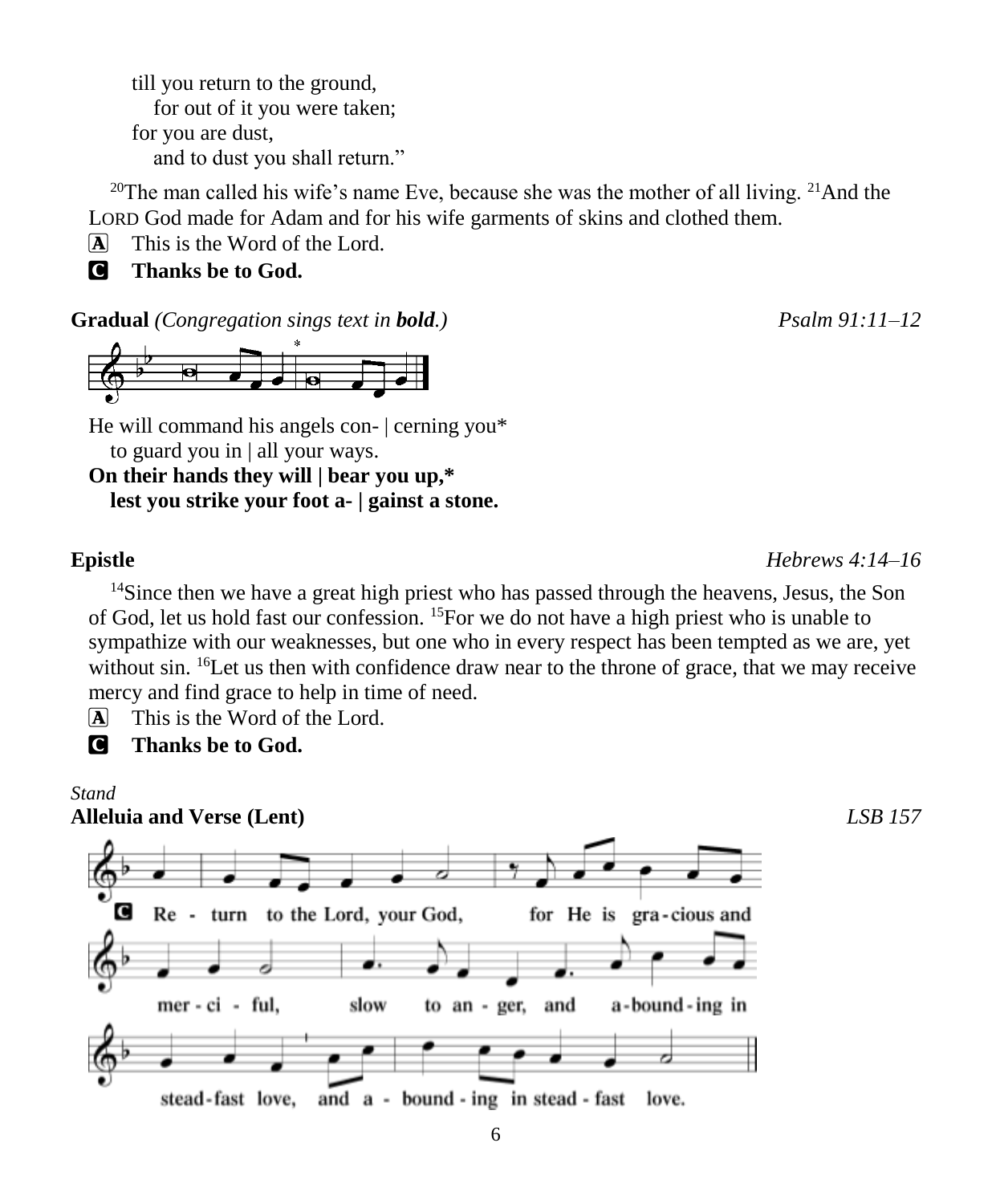The Holy Gospel according to St. Matthew, the fourth chapter.



<sup>1</sup>Then Jesus was led up by the Spirit into the wilderness to be tempted by the devil.  $^{2}$ And after fasting forty days and forty nights, he was hungry.  ${}^{3}$ And the tempter came and said to him, "If you are the Son of God, command these stones to become loaves of bread." <sup>4</sup>But he answered, "It is written,

"'Man shall not live by bread alone,

but by every word that comes from the mouth of God.'"

<sup>5</sup>Then the devil took him to the holy city and set him on the pinnacle of the temple  $6$  and said to him, "If you are the Son of God, throw yourself down, for it is written,

"He will command his angels concerning you,"

and

"'On their hands they will bear you up,

lest you strike your foot against a stone.'"

<sup>7</sup> Jesus said to him, "Again it is written, 'You shall not put the Lord your God to the test."" <sup>8</sup>Again, the devil took him to a very high mountain and showed him all the kingdoms of the world and their glory. <sup>9</sup>And he said to him, "All these I will give you, if you will fall down and worship me." <sup>10</sup>Then Jesus said to him, "Be gone, Satan! For it is written,

"'You shall worship the Lord your God and him only shall you serve.'"

<sup>11</sup>Then the devil left him, and behold, angels came and were ministering to him.



#### **Nicene Creed**

C **I believe in one God, the Father Almighty, maker of heaven and earth and of all things visible and invisible.**

**And in one Lord Jesus Christ, the only-begotten Son of God, begotten of His Father before all worlds, God of God, Light of Light, very God of very God, begotten, not made, being of one substance with the Father, by whom all things were made; who for us men and for our salvation came down from heaven and was**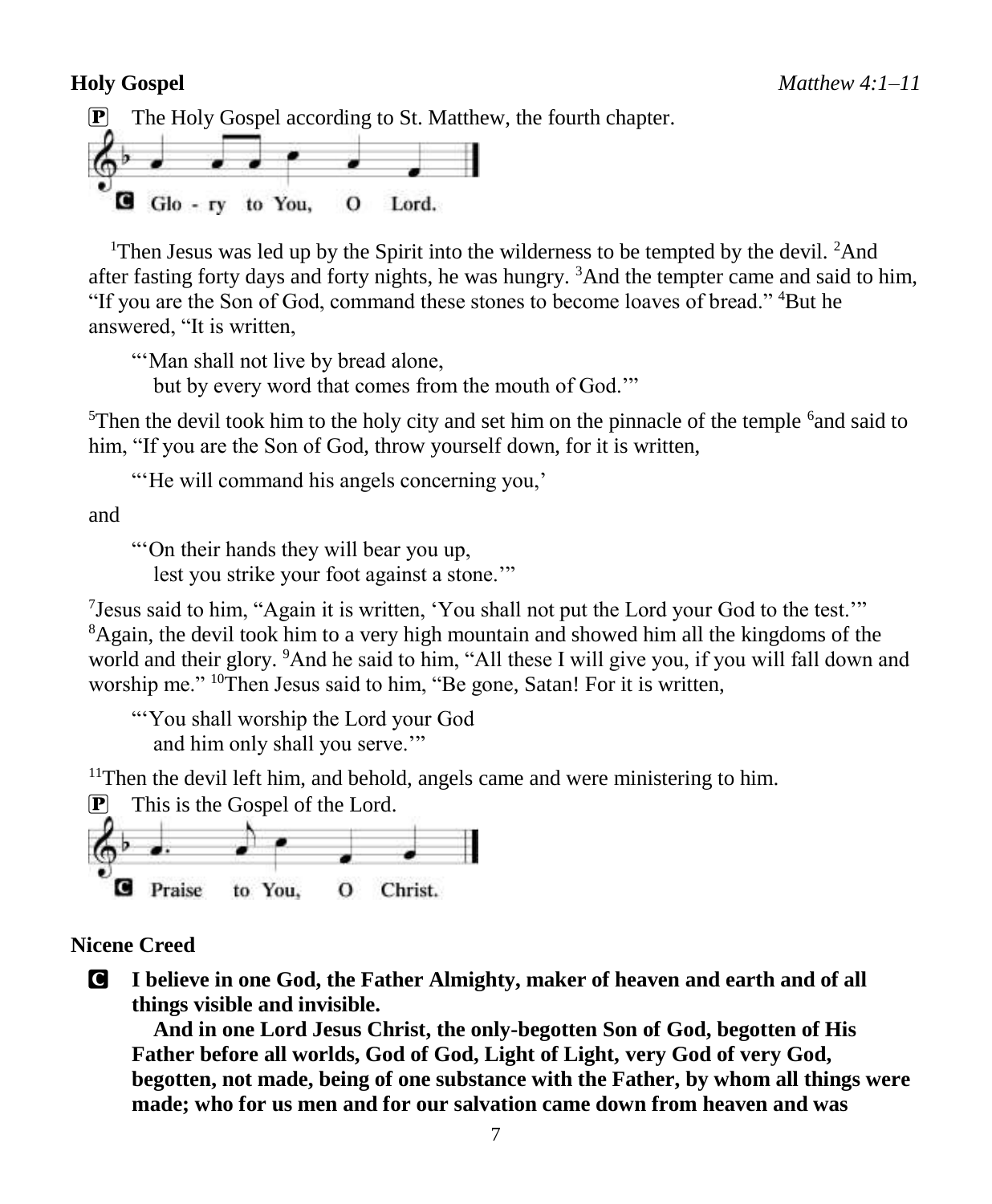**incarnate by the Holy Spirit of the virgin Mary and was made man; and was crucified also for us under Pontius Pilate. He suffered and was buried. And the third day He rose again according to the Scriptures and ascended into heaven and sits at the right hand of the Father. And He will come again with glory to judge both the living and the dead, whose kingdom will have no end.**

**And I believe in the Holy Spirit, the Lord and giver of life, who proceeds from the Father and the Son, who with the Father and the Son together is worshiped and glorified, who spoke by the prophets. And I believe in one holy Christian and apostolic Church, I acknowledge one Baptism for the remission of sins, and I look for**  the resurrection of the dead and the life  $\pm$  of the world to come. Amen.

*Sit* **Hymn of the Day: 656 A Mighty Fortress Is Our God**

#### **Sermon**

#### *Stand*

**Prayer of the Church** *(After every "…let us pray to the Lord," the Congregation responds, "Lord, have mercy.")*

**Offering** *(After the service, please place your offering in the plate near the sanctuary doors.)*

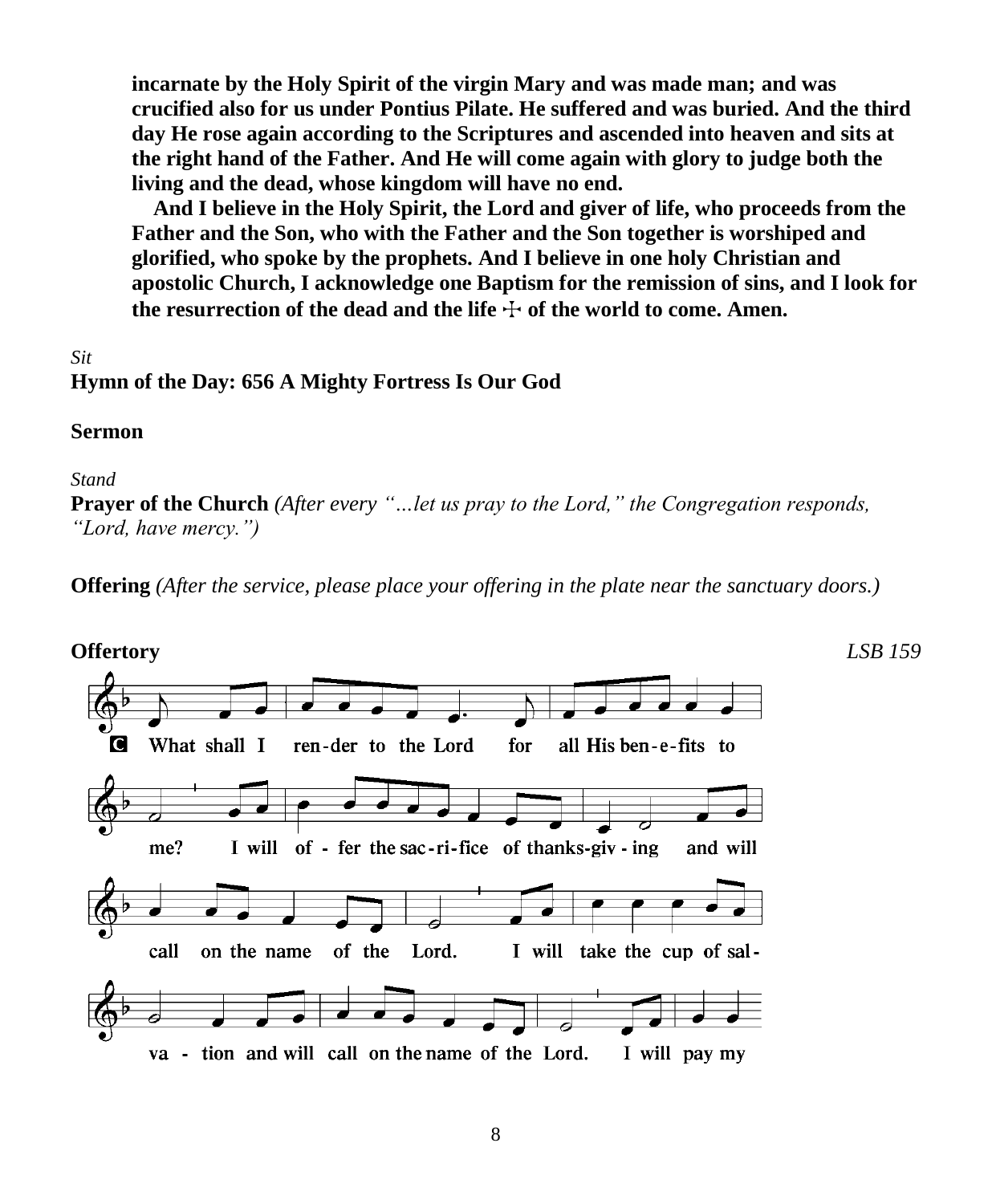

## Service of the Sacrament

*God's Word states that in the Lord's Supper Jesus offers His true body and blood for the forgiveness of sins (Matt. 26:28), that partaking of this Supper together is a confession of our unity in faith (1 Cor. 10:16–17) and that the body and blood of Jesus can be received to one's harm (1 Cor. 11:27–32). Out of love for those who commune, New Hope Lutheran Church communes only those who*

*1. Have been taught and examined in the Christian faith,* 

*2. Confess their sins and trust in Christ for forgiveness,* 

*3. Have made a public confession of their agreement with us in this one Scriptural faith through membership in this congregation or another congregation of the Lutheran Church—Missouri Synod.* 

*4. Have spoken with the pastor prior to the service.*

*If you are not a communicant member of New Hope or another LCMS congregation, you are invited to come up for a blessing; please cross your arms during the distribution.*

**Preface** *LSB 160*

 $\mathbf{P}$  The Lord be with you.



 $\boxed{\mathbf{P}}$  Lift up your hearts.



P Let us give thanks to the Lord our God.

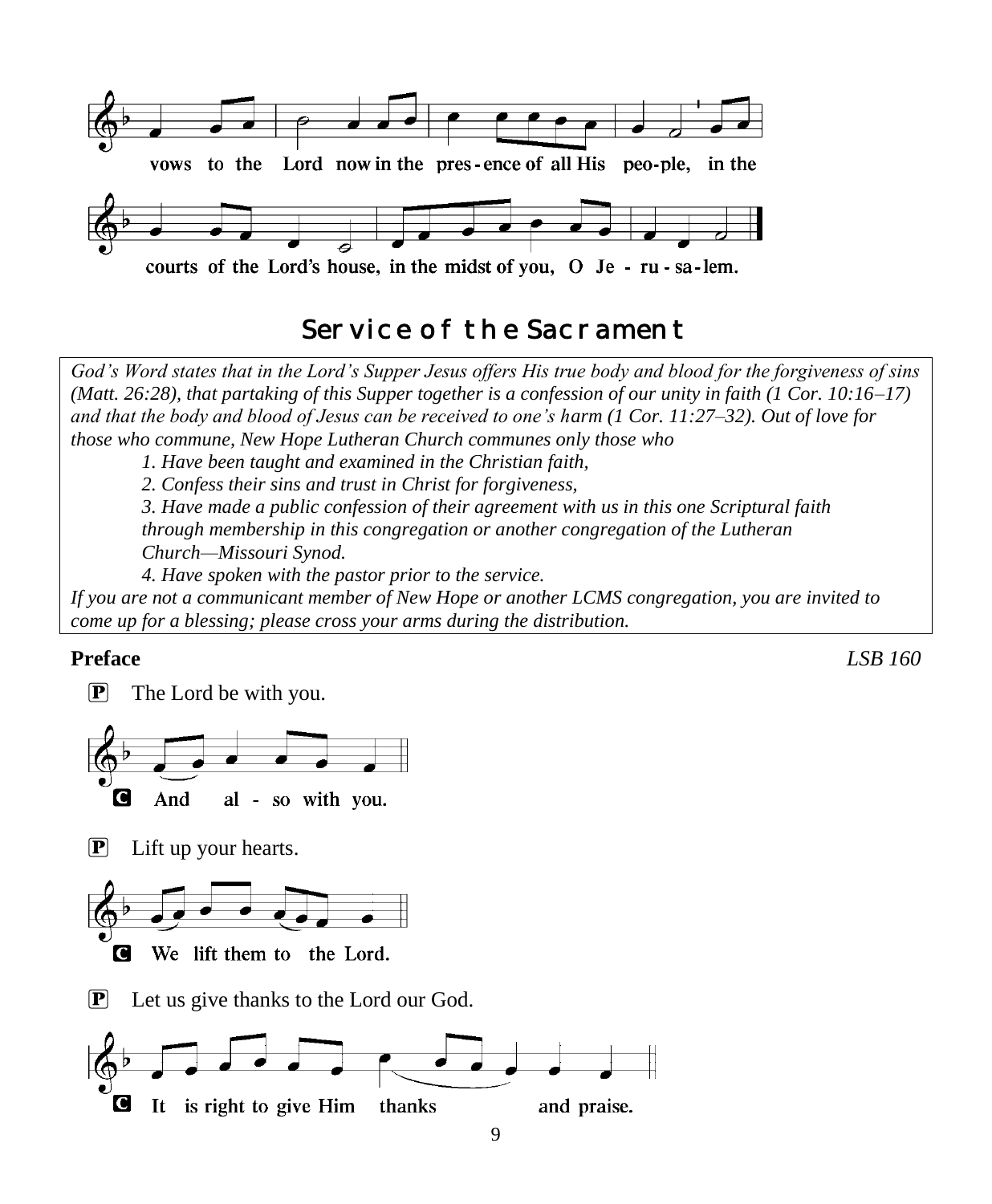$\boxed{\mathbf{P}}$  It is truly good, right, and salutary that we should at all times and in all places give thanks to You, holy Lord, almighty Father, everlasting God, through Jesus Christ, our Lord, who overcame the assaults of the devil and gave His life as a ransom for many that with cleansed hearts we might be prepared joyfully to celebrate the paschal feast in sincerity and truth. Therefore with angels and archangels and with all the company of heaven we laud and magnify Your glorious name, evermore praising You and saying:



#### **Prayer of Thanksgiving** *LSB 161*

- P Blessed are You, Lord of heaven and earth…one God, now and forever.
- C **Amen.**

### **Lord's Prayer** *LSB 162*

- P Lord, remember us in Your kingdom and teach us to pray:
- C **Our Father…**

## **The Words of Our Lord**

## **Pax Domini** *LSB 163*

 $\mathbf{P}$  The peace of the Lord be with you always.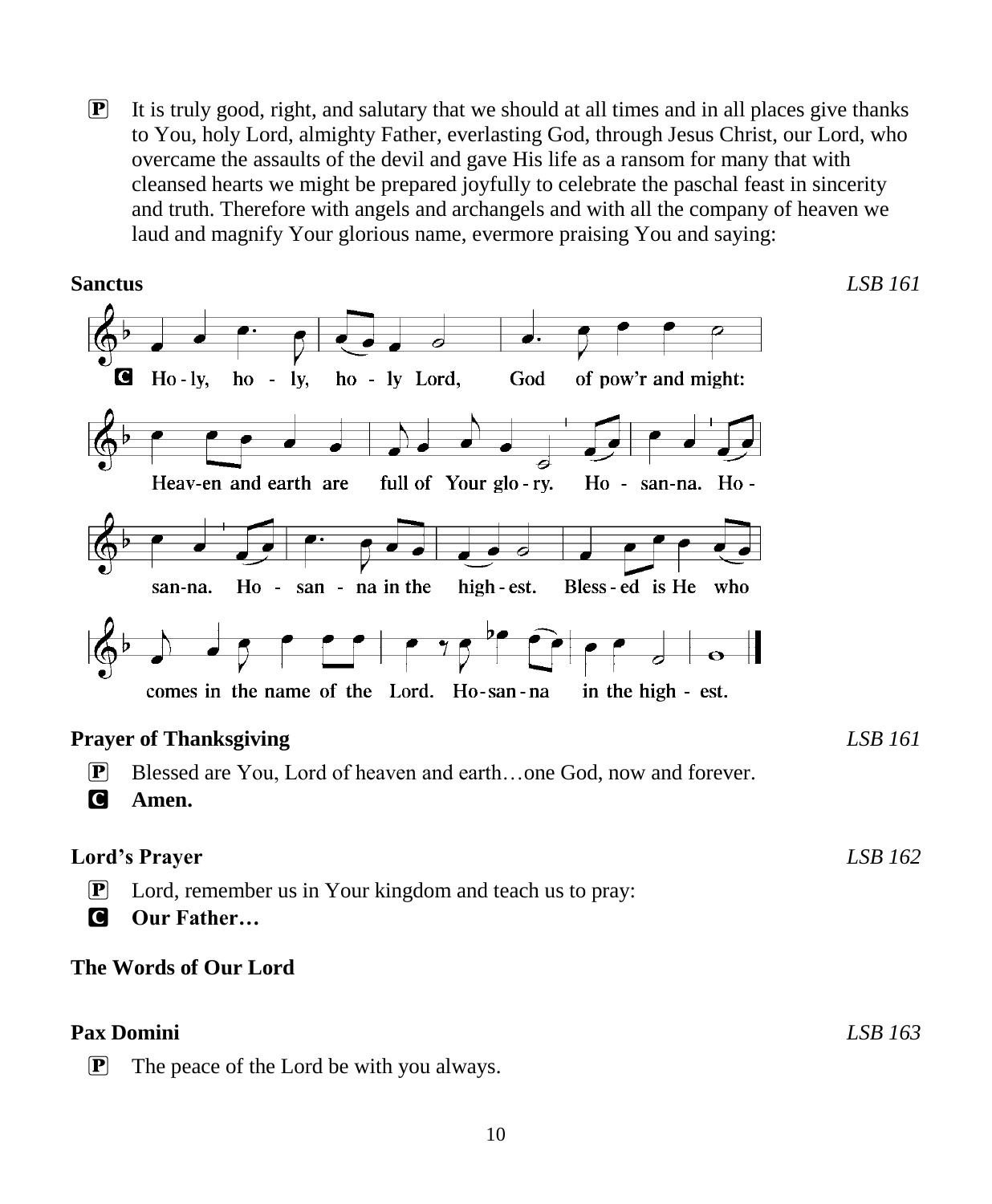



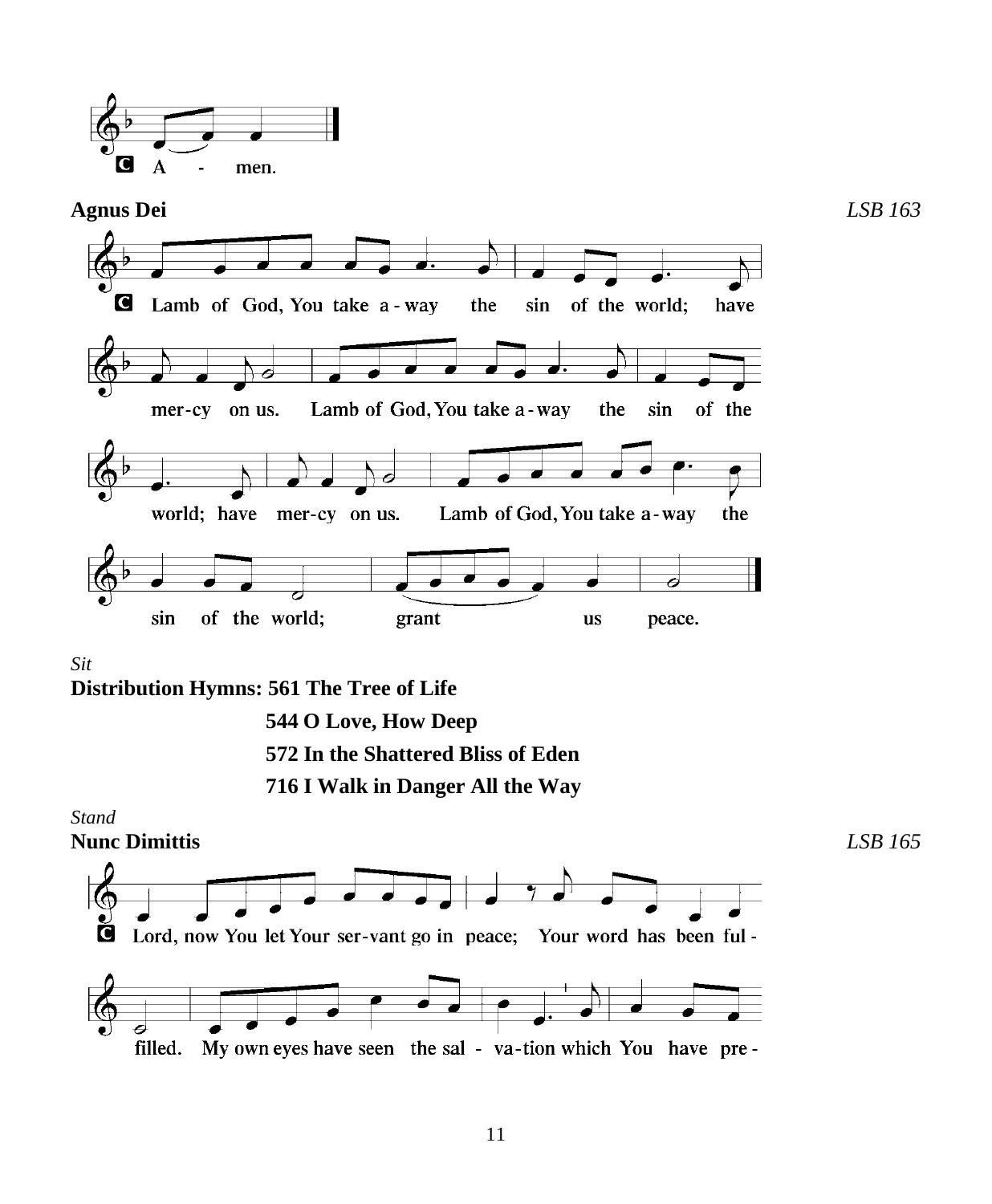

### **Post-Communion Collect**

 $\overline{A}$  Let us pray.

We give thanks to You, almighty God, that You have refreshed us through this salutary gift, and we implore You that of Your mercy You would strengthen us through the same in faith toward You and in fervent love toward one another; through Jesus Christ, Your Son, our Lord, who lives and reigns with You and the Holy Spirit, one God, now and forever.

C **Amen.**

#### **Benediction** *LSB 166*

P The Lord bless you and keep you. The Lord make His face shine on you and be gracious to you. The Lord look upon you with favor and  $\pm$  give you peace.



## **Hymn to Depart: 454 Sing, My Tongue, the Glorious Battle**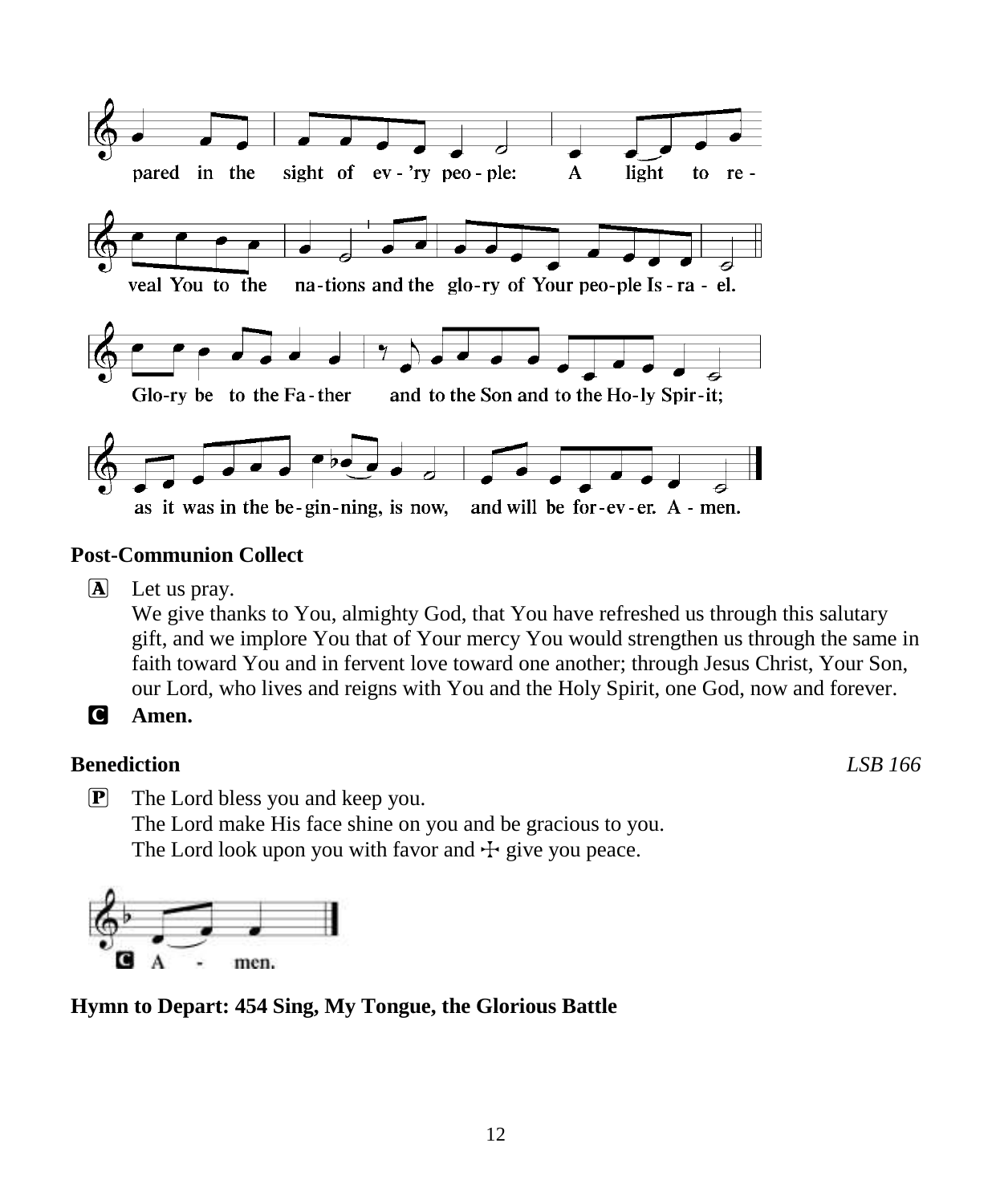# New Hope News and Notes



**February 27, 2022 Stewardship**

Giving: General Fund: \$4,173 (Amount needed weekly: \$2,966) Mortgage: \$957 (Remaining Debt: \$66,914)

### **Upcoming Events**

| Sunday, March 6    | Confirmation, 11:30 am            |
|--------------------|-----------------------------------|
| Tuesday, March 8   | Elders, 7 pm                      |
| Wednesday, March 9 | Lenten Supper, 5:30 pm            |
|                    | Lenten Evening Prayer, 6:30 pm    |
|                    | Choir Practice, 7:30 pm           |
| Sunday, March 13   | 8:45 am Bible Study/Sunday School |
|                    | 10:00 am Divine Service           |
|                    | Usher Training, 11:30 pm          |
|                    |                                   |

Sunday, March 20 Voters' Meeting, 11:30 am

### **IN OUR PRAYERS:**

**Birthdays**: Aubree Shuler – Mar. 6; Katie Brandewie and Roxanne Rupel – Mar. 8; Theodore Burfiend – Mar. 11; Geyer Septer – Mar. 12.

**Anniversaries**: Nate and Jessica Behning – Mar. 6; Pastor and Roseli Burfiend – Mar. 7. **Military personnel**: Tristan Graft, Denver Burkley (grandson of Joey Septer), Ethan Bearman (friend of Randy & Diana Buuck).

**Members and catechumens of our congregation:** Marilyn Kimmel, Leona Meyer, Nancy Small, Thelma Yager, Keith Fuller, Tammy Saalfrank, Russell Sponseller, Marjorie Johnson, Don Milholland, Janet Fuller, John Hartup, Lee Ann Siples, Carol Schumacher, Chris Alfeld, Bryce Bowman, Diane Garrett.

**Friends and family of the members of our congregation:** Rev. Paul Doehrmann; Susan Gaines; Alice Jacobs; Makenzie Webb (granddaughter of Carol Schumacher); Johnny Johnson (husband of Candace Johnson); Jody Ford (friend of the Saalfrank family); Hadley Schumacher (greatniece of Lee Ann Siples); Ben Aeschliman (cousin of Lori Bauermeister); Robin Graham (friend of Randy and Diana Buuck); Don Hockemeyer and John Hunter (friends of Dara Phillips), Tom Schlemmer and Will Schlemmer (uncles of Erik Schlemmer), George Peck (brother of John Peck); Lynne Kuzeff (sister-in-law of Jeani Klaus); John and Carolyn Spenn (friends of Tina Bauermeister); Eric Milholland (son of Don Milholland); Charles Brown (brother of Sue Hansen.

**LIFE QUOTE** "The Word became flesh and God made Himself man as an embryo. Jesus took the lowliest form of a servant to leave no human life out." *Pastor Michael Salemink, Lutherans For Life – A Life Quote from Lutherans For Life • lutheransforlife.org "Hurting from abortion? Word of Hope can help. [word-of-hope.org;](https://word-of-hope.org/) 888-217-8679."*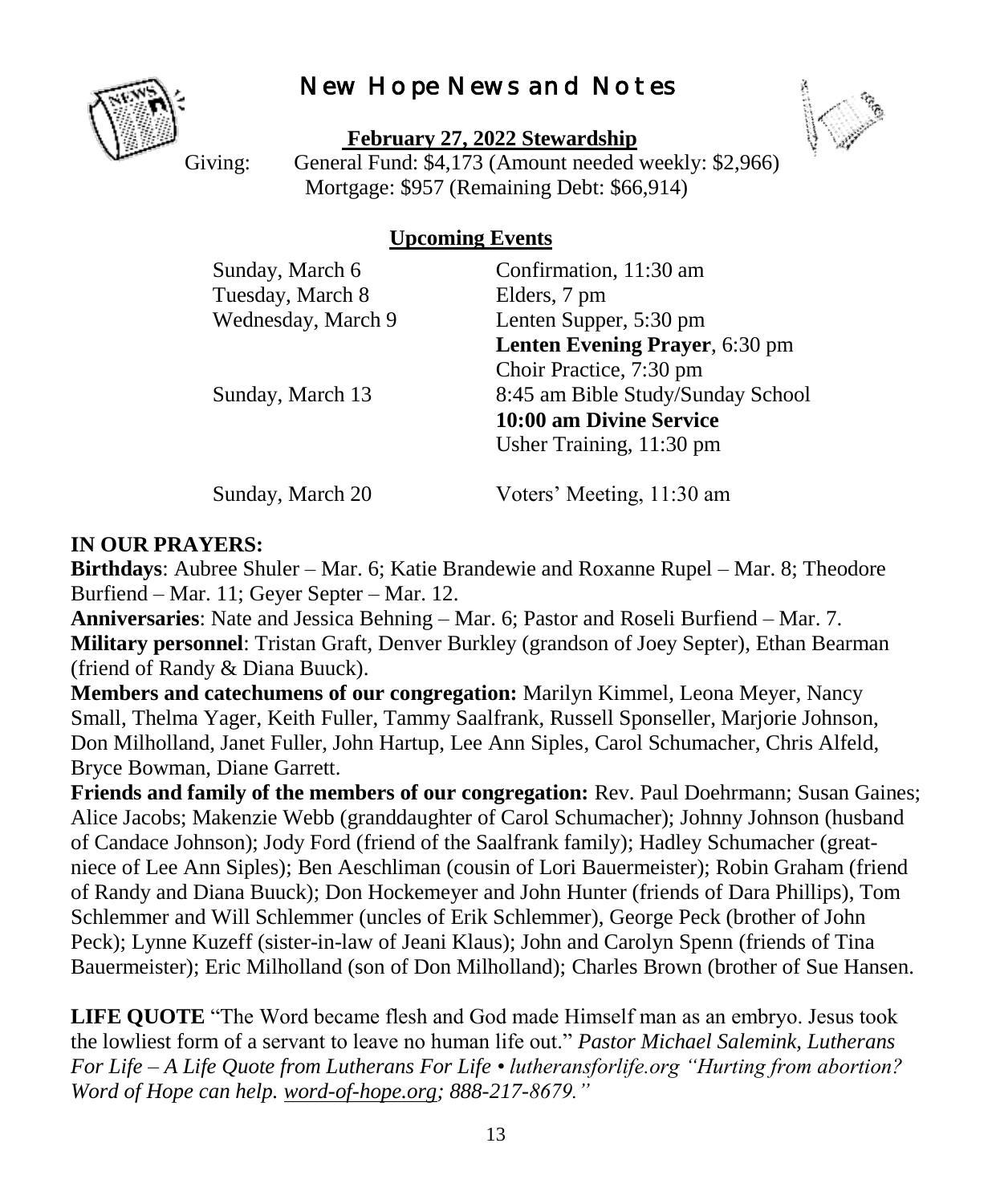**SANCTIFYING YOUR DAILY ERRANDS WITH THE WORD OF GOD**… Issues, Etc. is a radio talk show and podcast produced by Lutheran Public Radio in Collinsville, IL and hosted by LCMS Pastor Todd Wilken. This week's topics include: LGBTQ vs. Man & Woman Made in the Image of God; The Salutation & the Collect; Jesus as Prophet; Baptismal Validity and more. You can listen on-demand at [issuesetc.org,](https://r20.rs6.net/tn.jsp?f=001TNcoxkyH9ZTWDYaXjiIjChiRW57DoM-LjBDWJkFipWrDFwvPaBqlZeXrET64eqrzxp5r-gD3scMZ-EKgG5c9K79Oqrn31wV_NCoGBDlyjNBM5_fEEZ59J58kmOzGFbfZDuLE1XhkMpk42hwYtzBPlg==&c=9MTZLxs2r7P_AZu-Gt_Nz_pouXG_V4snGEHadDKOQiH7uvV9S4sQLA==&ch=nU6_ObcUEmeDairrgmIywoigmyF6iOU-LHM0faceAsZjAGIXDjiAaQ==) the LPR mobile app and your favorite podcast provider.

**PREMIER CONFERENCE FOR LUTHERAN LAITY...** You're invited to attend the 2022 Issues, Etc. "Making the Case" Conference Friday, June 24 and Saturday, June 25 at Concordia University Chicago. Speakers include: Bryan Wolfmueller, Will Weedon, Dr. Paivi Rasanen, Dr. Albert Mohler, Dr. Joel Biermann, Bill Barr and Chris Rosebrough. Early-bird registration is \$135 and includes three meals. Reduced room rates, including on-campus dorms, are available. For more information, visit [issuesetc.org](https://r20.rs6.net/tn.jsp?f=001euVFadQYlcqFiWhNUjuBbHDmQt8zr5LGpqJOcLv4QfFxYfmz4IzpW9kQiozbqP7syCQO2oCzsyztEbkKm8bVvaaPXiIjldQ_yas1ukD2ts2H0PQi4aQvfhXbzpttXfxWoUQb2-KbSC90tXVYSQxNjQ==&c=LRpREN2vtUelZtY1CHzz_oytM671LfaiHMh8a0E8a2H4Lst8uHALhQ==&ch=ez5PS-pzAEDlkyvIKHLvGSu-gTy7UOzK6LklBsmfJD5SWaW-5-8Yfg==) or call (618) 223-8385.

**MEN'S RETREAT - THE WEEKEND OF APRIL 23-24**. All men of our congregation are invited to attend a men's retreat in Seymour, Indiana the weekend after Easter. Please let Pastor Burfiend know if you are interested.

**HELP NEEDED** – New Hope's Board of Education will need a new chairperson beginning in May. If you are interested in serving in this capacity, please speak to Congregational President Erik Schlemmer or the current Board of Education chairperson, Janice Braun.

**MORE HELP NEEDED -** Do you enjoy working with numbers? Consider managing our church Scrip program! Please speak with Janice Braun for more information.

**VACATION BIBLE SCHOOL –** This summer, we hope to hold an evening VBS program for the whole family. If you are interested in assisting with the program, please speak with Pastor Burfiend, Rosie Burfiend, or Janice Braun.

**USHERS** – The Board of Elders has decided to return to the practice of passing offering plates. We will need additional ushers to assist with this and other duties on Sunday morning. Any men interested serving as ushers please attend usher training on **March 13 or 27 at 11:45 in the Sanctuary.**

**YOUTH TRIP TO THE ARK/CREATION MUSEUM JUNE 13-15** – all youth ages 11 to 19 are invited to participate in a two night, three day trip to the Ark Encounter and Creation Museum. Learn more about the scientific evidence supporting the Biblical, six day creation and flood and enjoy fellowship with other Lutheran youth. Adult chaperones are welcome to attend. At least one other local Lutheran church will join us. Transportation and meals will be provided.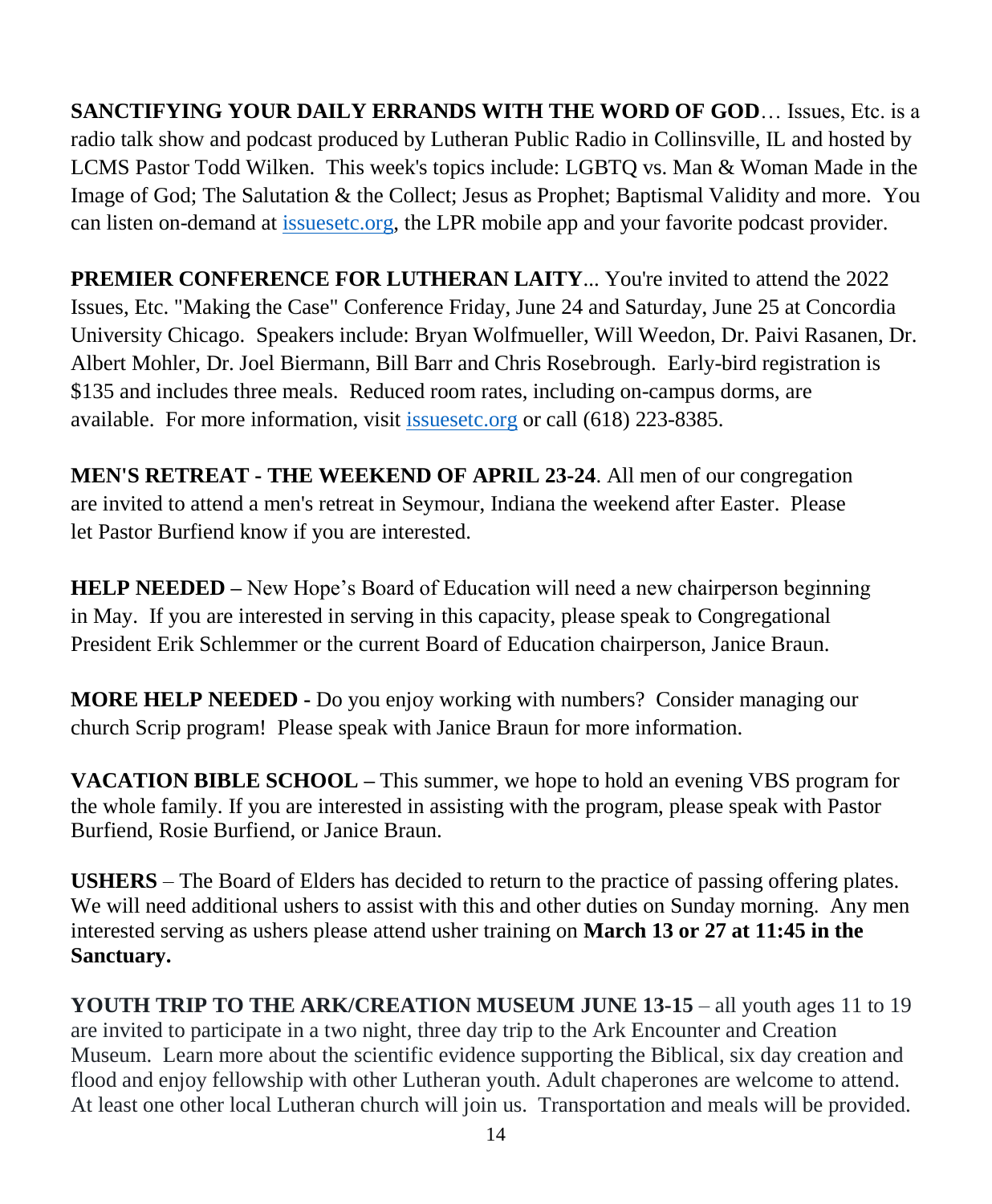**FISH AND TENDERLOIN DINNER** Sunday March 20,2022 at Wyneken School, 11565 N US 27, Decatur, 10:00am - 1:00pm. Adults \$12.00, Children 6-12 \$6.00, 5 and under free. DINE IN or Drive through takeout. CASH or CHECK: NOT accepting credit cards this year.

**EMMANUEL LUTHERAN CHURCH** (Soest), 9909 Wayne Trace, will be hosting a spring craft bazaar and bake sale on **Saturday, March 26th, from 9am-2pm**. Shop over 50 crafters/vendors for Easter, Mother's day, birthdays, etc. and enter our raffle drawing.

**LENTEN EVENING PRAYER –** Please join us on Wednesday evenings at 6:30 pm to meditate on God's Word, pray together, and become more familiar with what God says about confession and forgiveness. On March 9, 16, 23, 30 and April 6, we will hold a light meal an hour prior to the service.

**DIRECTORY –** Please check your mailbox for your copy of our new church phone/address directory.

**KINDERGARTEN ROUND-UP** at Bethlehem Lutheran School in Ossian on Wednesday, March 30, 4-6 pm.

**THE SEMINARY KANTOREI** will lead a service of Lenten Evening Prayer in Kramer Chapel on the seminary campus on **Sunday, March 27 at 4:00 p.m.** The seminary is located at 6600 N. Clinton St., Ft. Wayne.

### **SERVING THE BODY OF CHRIST: March 6 March 13 -** *Lord willing*

Pastor: Rev. Daniel Burfiend Pastor: Rev. Daniel Burfiend Fieldworkers: Patrick Cox Fieldworkers: Patrick Cox, Organist: Amy Schueler Organist: Amy Schueler Elder: Terry Bauermeister Elder: Tony Bauermeister Coffee Hour: Diane Garrett Coffee Hour: Altar Guild: Melissa Schlemmer Altar Guild: Tina Bauermeister,

Sound: Erik Schlemmer Sound: Randy Buuck

Martin Torsvik, Cody Schrepferman Martin Torsvik, Cody Schrepferman Sue Hansen